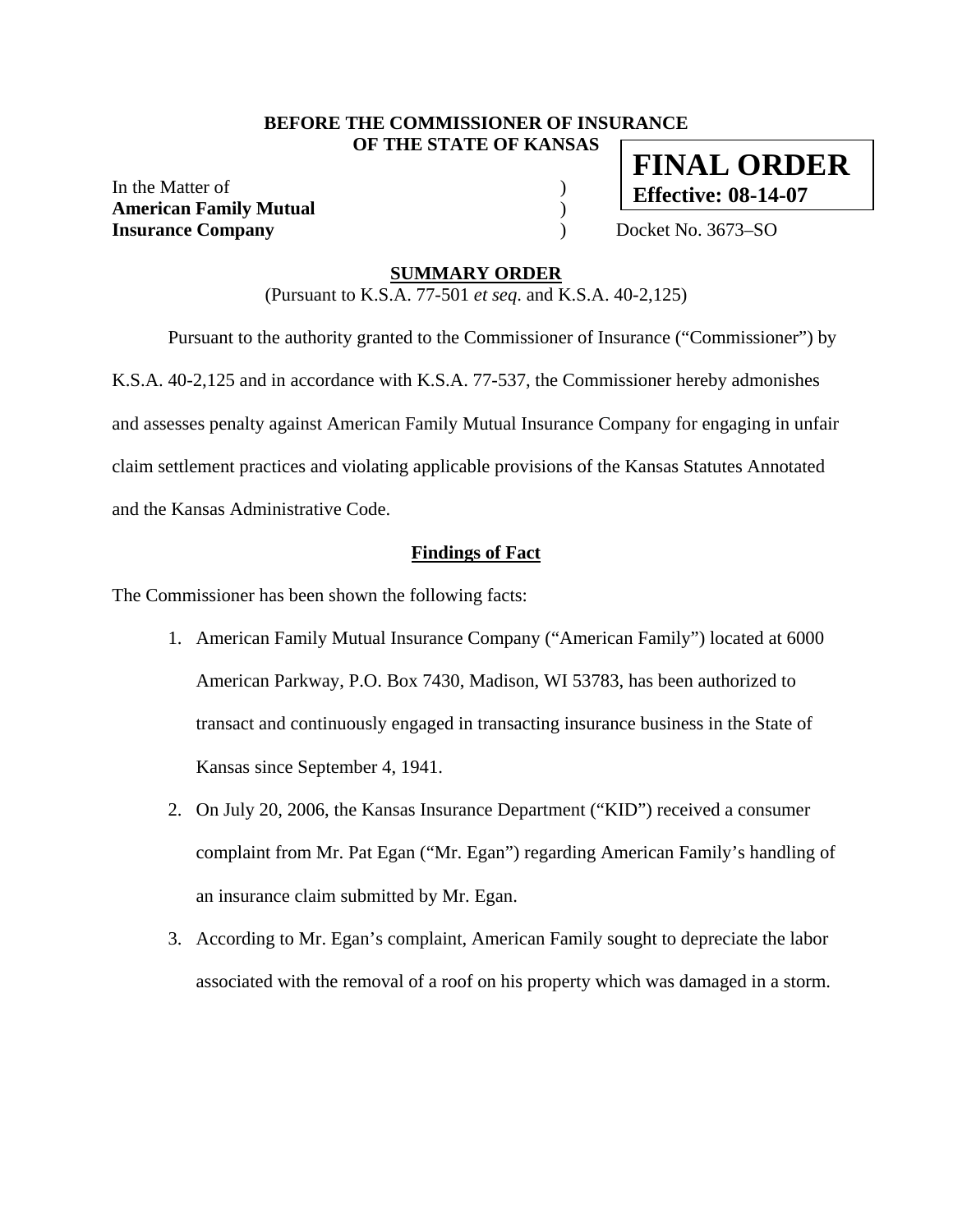- 4. On two separate occasions, American Family depreciated labor for "Remove Tear off, haul and dispose of comp. shingles 20-25 year" in the amounts of \$317.07 and \$23.20, respectively.
- 5. Mr. Egan held a Dwelling Property 1, Basic Form policy ("Policy") with American Family which provided "named peril" coverage on an actual cash value basis.
- 6. The Policy states, "Covered property losses are settled at actual cash value at the time of loss but not more than the amount required to repair or replace the damaged property."
- 7. The Policy's Debris Removal clause provides, "We will pay reasonable expenses you incur to remove debris of covered property following a covered loss from a peril we insure against." The Policy's Debris Removal clause does not provide for depreciation for debris removal.
- 8. On January 16, 2007, KID Staff Attorney Zachary Anshutz sent a letter to American Family requesting American Family's position and response on several issues associated with Mr. Egan's claim.
- 9. American Family responded to Mr. Anshutz's letter on February 14, 2007 and stated the company was reviewing the information outlined in Mr. Anshutz's letter.
- 10. On March 17, 2007, American Family responded to Mr. Anshutz's January 16, 2007 letter but failed to address any of the inquiries in Mr. Anshutz's letter.
- 11. As of March 17, 2007, American Family maintained the position that depreciation of labor was appropriate and Mr. Egan's claim was settled correctly.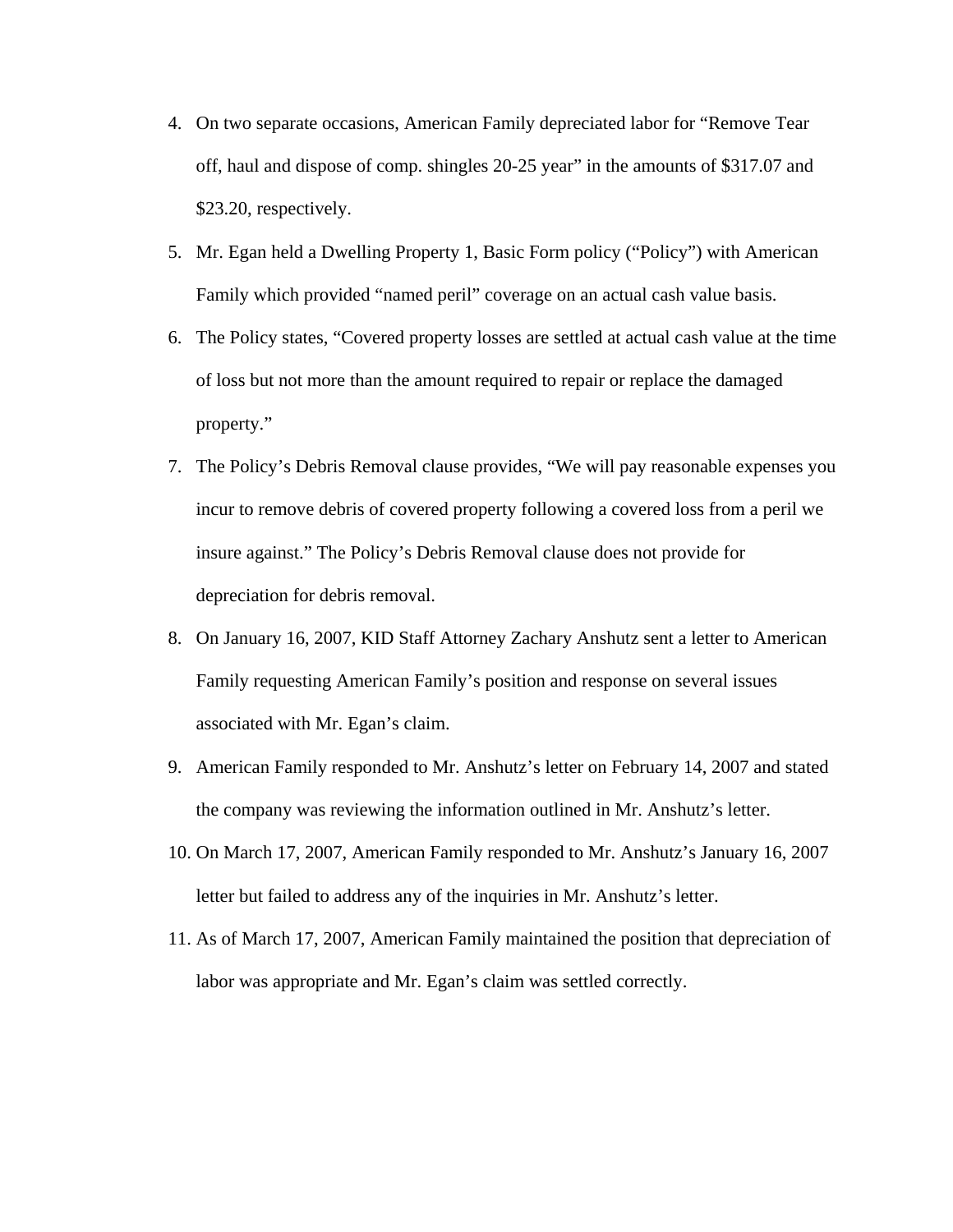## **Applicable Law**

K.S.A. 40-2,125 provides, in pertinent part

- (b) If any person fails to file any report or other information with the commissioner as required by statute or fails to respond to any proper inquiry of the commissioner, the commissioner, after notice and opportunity for hearing, may impose a penalty of up to \$500 for each violation or act, along with an additional penalty of up to \$100 for each week thereafter that such report or other information is not provided to the commissioner.
- K.S.A. 40-2404 provides, in pertinent part:
	- (9) *Unfair claim settlement practices*. It is an unfair claim settlement practice if any of the following or any rules and regulations pertaining thereto are (A) Committed flagrantly and in conscious disregard of such provisions
		- (f) not attempting in good faith to effectuate prompt, fair and equitable settlements of claims in which liability has become reasonably clear;

K.S.A. 40-2407 provides, in pertinent part:

- (a) If, after such hearing, the commissioner shall determine that the person charged has engaged in an unfair method of competition or an unfair or deceptive act or practice, the commissioner shall render an order requiring such person to cease and desist from engaging in such method of competition, act or practice and if the act or practice is a violation of K.S.A. 40-2404 and amendments thereto, the commissioner may in the exercise of discretion order any one or more of the following:
	- (1) Payment of a monetary penalty of not more than \$1000 for each and every act or violation, but not to exceed an aggregate of \$10,000, unless the person know or reasonably should have known such person was in violation of this act, in which case the penalty shall be not more than \$5,000 for each and every act or violation…

K.A.R. 40-1-34, Sec. 6(B)

B. Every insurer, upon receipt of any inquiry from the insurance department respecting a claim shall, within fifteen working days of receipt of such inquiry, furnish the department with an adequate response to the inquiry.

*Thomas v. American Family Mutual Insurance Company*, 233 Kan. 775, 666 P.2d 676 (1983).

*Branch v. Farmers Insurance Company, Inc.,* 311 F.3d 1241 (10<sup>th</sup> Cir. 2002).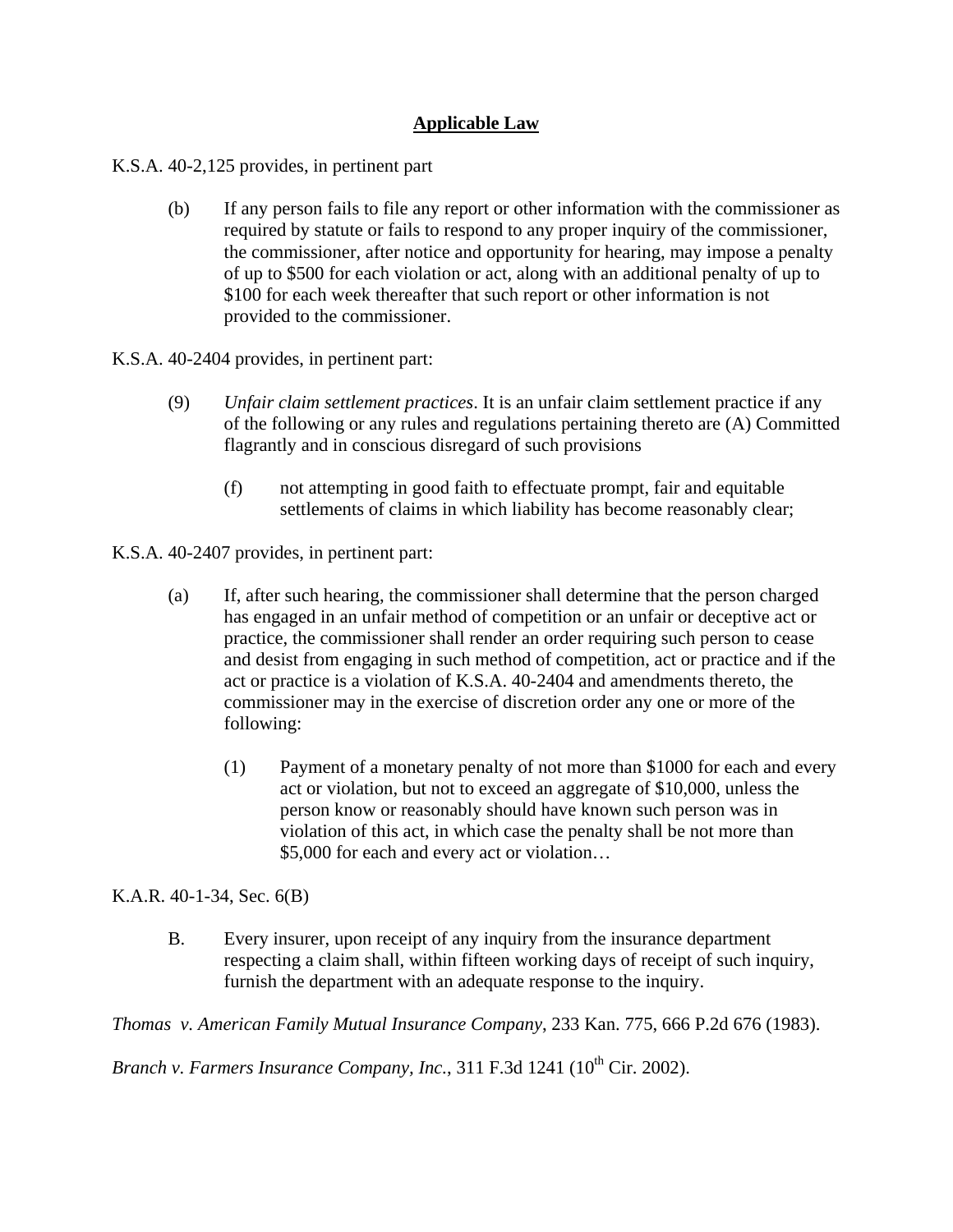### **Conclusions of Law**

Based upon the Findings of Fact enumerated in Paragraphs #1 through #11 and the Applicable Law above:

#### **IT IS THEREFORE ORDERED BY THE COMMISSIONER OF INSURANCE:**

- 1. *Thomas v. American Family* establishes the term "actual cash value" in an insurance policy means the cost of repair or replace property without reduction for depreciation. *Thomas*, 233 Kan. 775 at 778.
- 2. Mr. Egan's Policy, the Dwelling Property 1, Basic Form Policy was an actual cash value policy.
- 3. Accordingly, American Family could not depreciate the cost of labor for tear-off of the damaged roof under the actual cash value policy.
- 4. The damaged roof on Mr. Egan's requiring replacement constituted debris and pursuant to the Policy, American Family was required to pay Mr. Egan's reasonable expense for the removal of debris of covered property if a Peril Insured Against caused the loss.
- 5. The debris removal provision of the Policy did not allow depreciation of labor costs for removal of the damaged roof.
- 6. American Family's depreciation of labor costs for tear-off of the damaged roof in light of Mr. Egan's actual cash value policy in clear contradiction of the precedent established in *Thomas v. American Family* constitutes a violation of K.S.A. 40-  $2404(9)(f)$ .
- 7. American Family's failure to respond to Mr. Anshutz's January 16, 2007 letter until February 14, 2007 constitutes a violation of K.A.R. 40-1-34, Section 6B.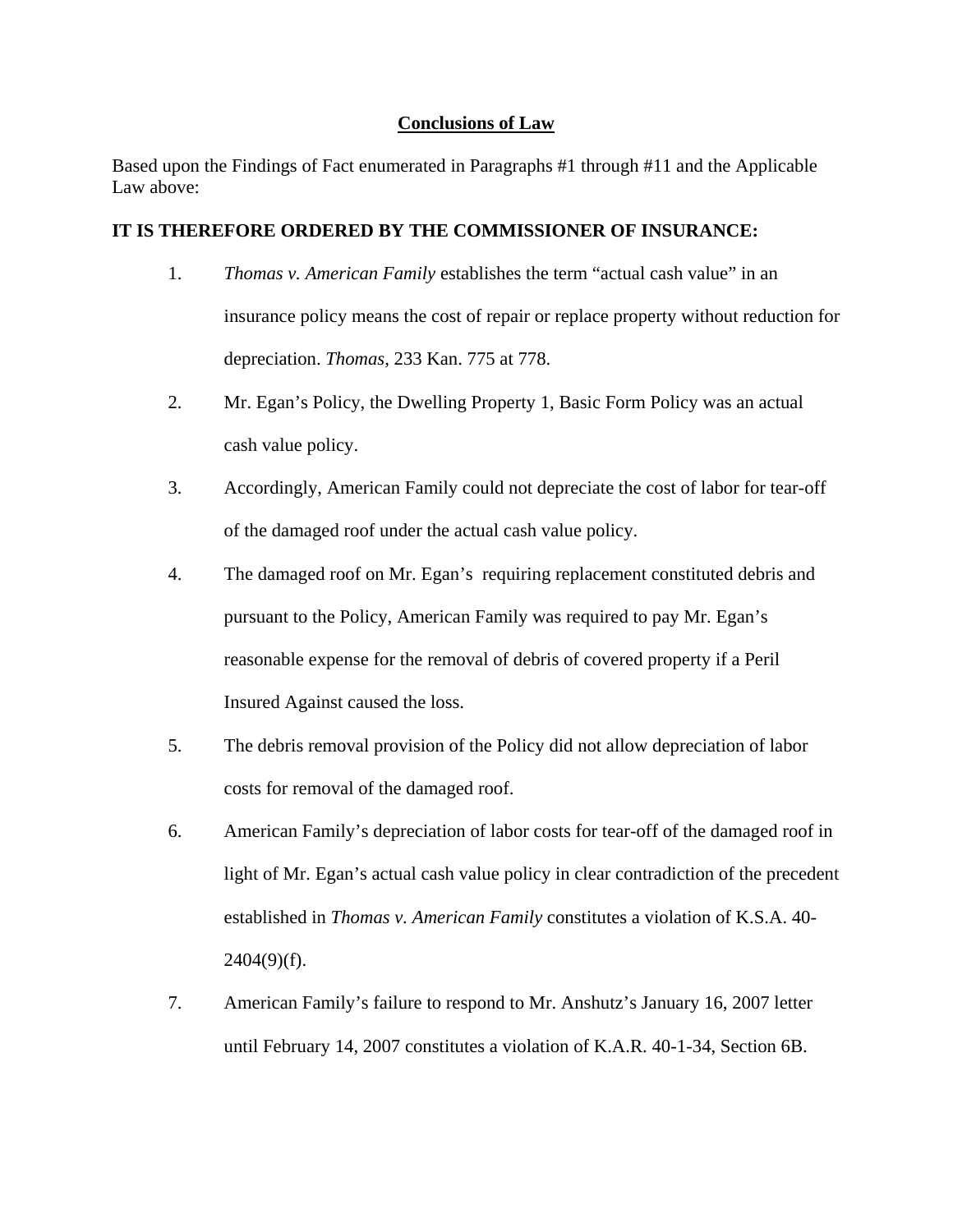- 8. Pursuant to K.S.A. 40-2407(b), American Family shall pay a monetary penalty, due and payable to the Kansas Insurance Commissioner on or before the  $14<sup>th</sup>$  day from the date of this Order, in the amount of ONE THOUSAND DOLLARS AND 00/100 for its above-stated violation of K.S.A. 40-2404(9)(f).
- 9. Pursuant to K.S.A. 40-2,125(b), American Family shall pay a monetary penalty, due and payable to the Kansas Insurance Commissioner on or before the  $14<sup>th</sup>$  day from the date of this Order, in the amount of FIVE HUNDRED DOLLARS AND 00/100 for its above-stated violation of K.A.R. 40-1-34 Section 6B.

#### **NOTICE OF RIGHTS**

American Family Mutual Insurance Company ("American Family") is entitled to a hearing pursuant to K.S.A. 77-537, the Kansas Administrative Procedures Act. If American Family desires a hearing, the company must file a written request for a hearing with:

 John W. Campbell, General Counsel Kansas Insurance Department 420 S.W.  $9<sup>th</sup>$  Street Topeka, Kansas 66612

This request must be filed within fifteen (15) days from the date of service of this Order. If American Family requests a hearing, the Kansas Insurance Department will notify the company of the time and place of the hearing and information on the procedures, right of representation, and other rights of parties relating to the conduct of the hearing, before commencement of the same.

If a hearing is not requested in the time and manner stated above, this Summary Order shall become effective as a Final Order upon the expiration of time for requesting a hearing, pursuant to K.S.A. 77-613. In the event that American Family files a petition for judicial review, pursuant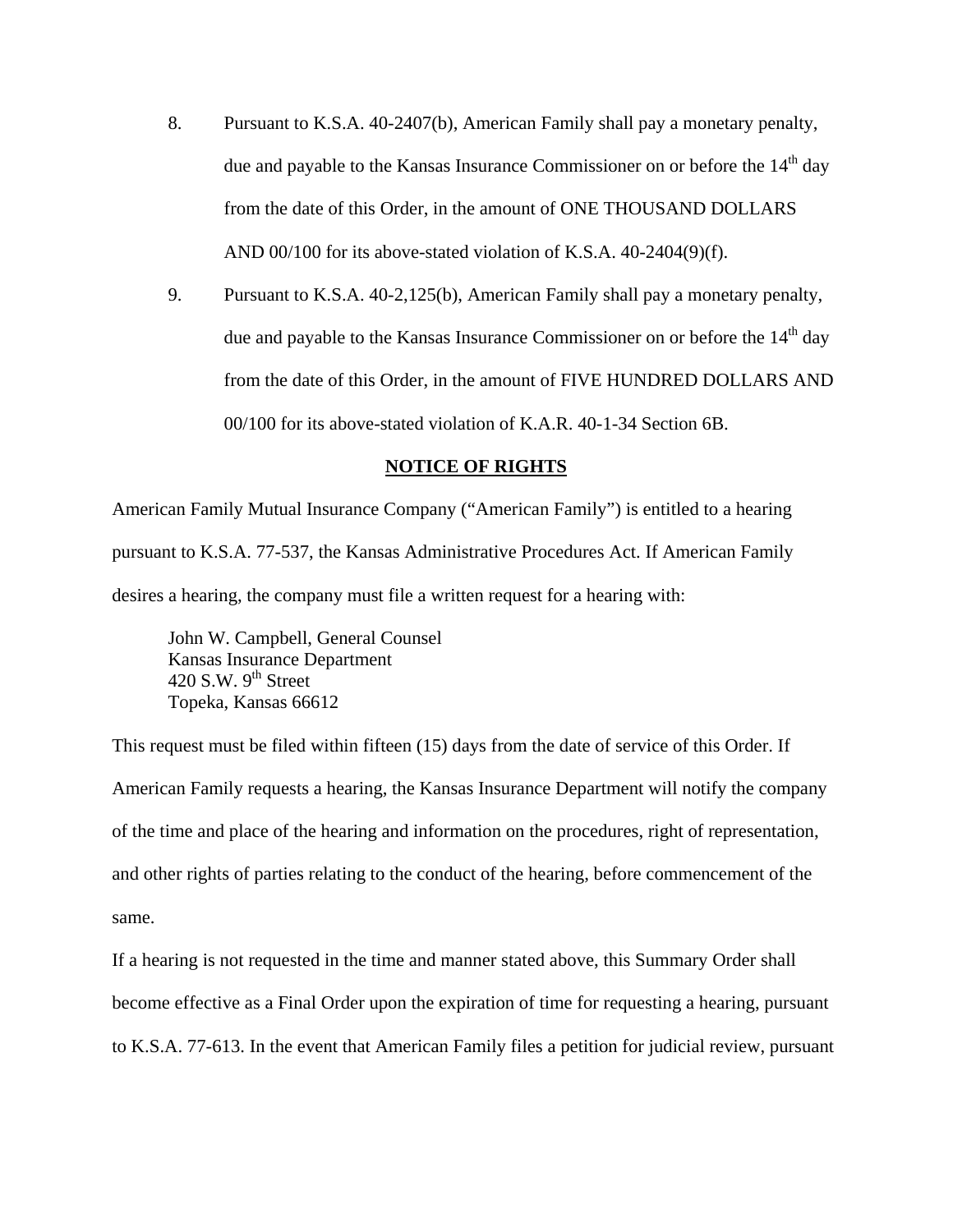to K.S.A. 77-613(e), the agency officer to be served on behalf of the Kansas Insurance

Department is:

 John W. Campbell, General Counsel Kansas Insurance Department 420 S.W.  $9<sup>th</sup>$  Street Topeka, Kansas 66612

# **IT IS SO ORDERED THIS\_\_15th\_\_DAY OF JUNE, 2007, IN THE CITY OF TOPEKA, COUNTY OF SHAWNEE, STATE OF KANSAS**



| $\angle$ s/ Sandy Praeger |  |
|---------------------------|--|
| <b>Sandy Praeger</b>      |  |
| Commissioner of Insurance |  |

By:

 \_/s/ John W. Campbell\_\_\_\_\_\_\_\_\_\_\_\_\_\_\_ John W. Campbell General Counsel